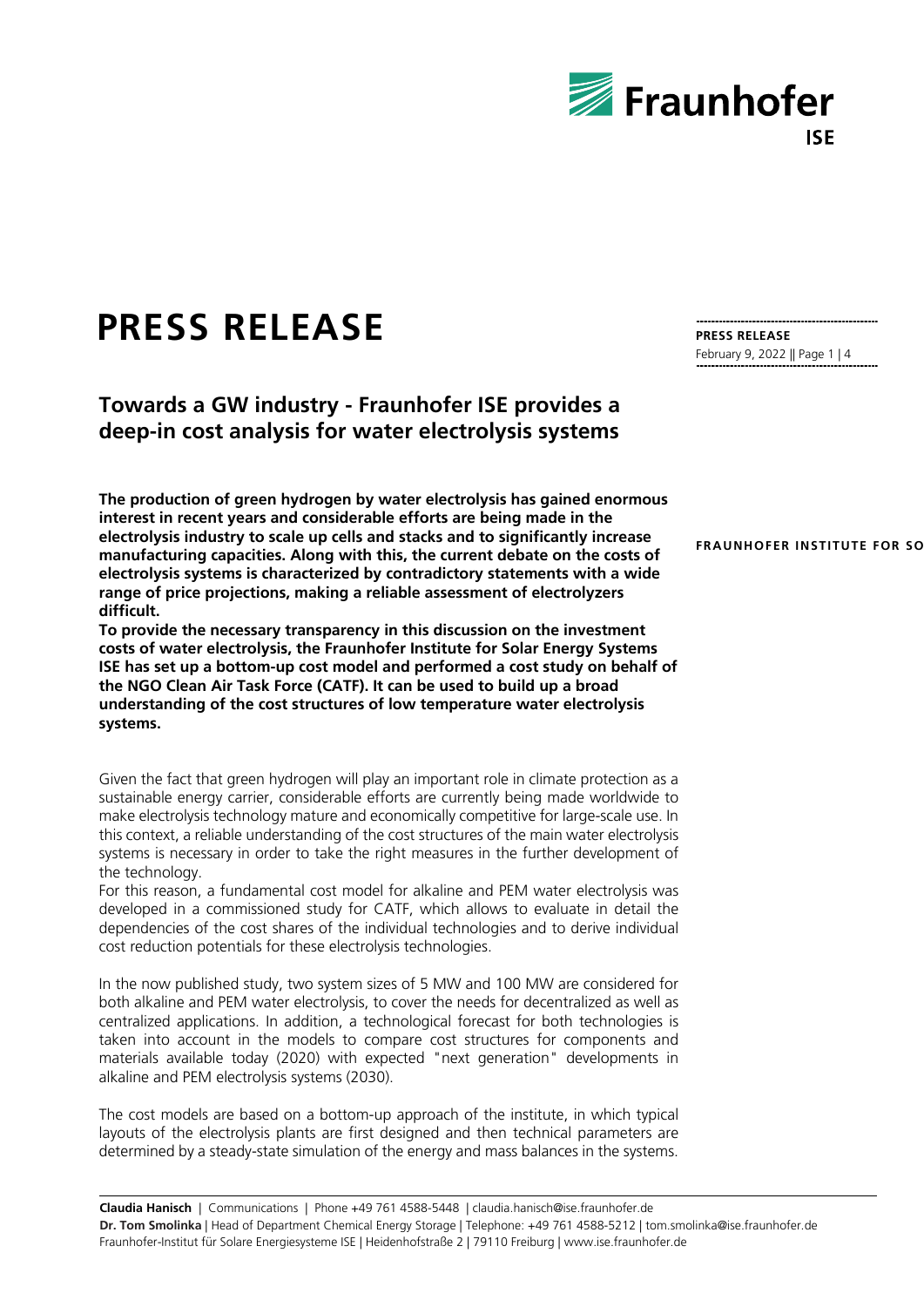

Based on these specifications, the cost shares of the individual subsystems and components are determined via price quotation from manufacturers and suppliers and via specific cost functions. Additional costs such as engineering etc., are covered through overhead. A separate model is used for the different stacks, which is also based on a quantification of the components used and specific cost functions. "The added value of such cost models depends primarily on the quality of the price and cost information provided by the manufacturers and suppliers, and we at Fraunhofer ISE can rely on an extensive database due to our long-lasting collaboration with various partners from the industry. This is the decisive advantage of our cost models," reports Marius Holst, one of the authors of this study.

### **PRESS RELEASE** February 9, 2022 || Page 2 | 4



PEM electrolysis stacks have higher specific costs than alkaline modules, but the cost shares can vary widely depending on the stack design. © Fraunhofer ISE

### **Cost advantage for alkaline stacks …**

As expected, in all cases considered, the results show that the stack is the most expensive component in the system. Alkaline stacks have a cost advantage over PEM stacks, and this will continue to be the case even in the future. However, due to technological progress and a scale-up in the active area, the specific stack costs can be practically halved within 10 years for both types of electrolysis stacks, from about 200  $\epsilon/kW_{\text{DC}}$  to below 90  $\epsilon/kW_{DC}$  for AEL stacks and from 380  $\epsilon/kW_{DC}$  to about 220  $\epsilon/KW_{DC}$  for PEM stacks.

The Fraunhofer-Gesellschaft based in Germany is the world's leading applied research organization. Prioritizing key future-relevant technologies and commercializing its findings in business and industry, it plays a major role in the innovation process. A trailblazer and trendsetter in innovative developments and research excellence, it is helping shape our society and our future. Founded in 1949, the Fraunhofer-Gesellschaft currently operates 76 institutes and research institutions throughout Germany. Over 30,000 employees, predominantly scientists and engineers, work with an annual budget of 2.9 billion euros. Fraunhofer generates 2.5 billion of this from contract research.

# **FRAUNHOFER INSTITUTE FOR SO**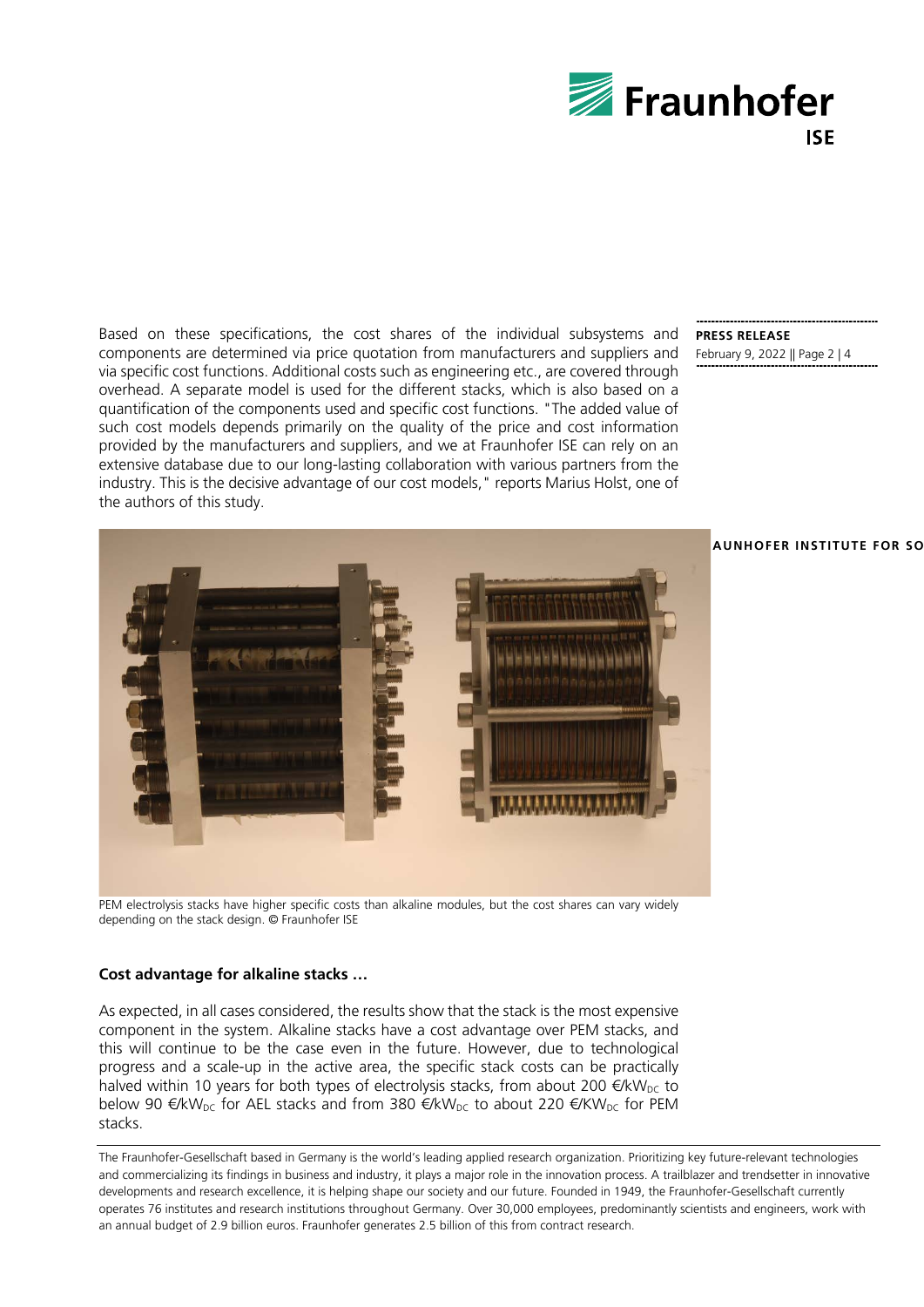

# **… but nearly equal systems costs in the future**

Nevertheless, stack costs do not dominate the system costs alone. Instead, they are made up of many individual components such as gas and water treatment, cooling systems and power electronics, see also Figure 2. In particular, costs of the power electronics (rectifier and transformer) should not be underestimated and, as the second most expensive component, also contribute to system costs in the same order of magnitude as the stacks. "This is an important result, especially for further cost reduction strategies in electrolysis systems, and must be given greater consideration for future developments," concludes Marius Holst. The cost analysis further shows that alkaline systems will also lead to lower system costs in the future. However, the costs almost equalize when the effort for downstream compression is also taken into account. In total, system costs of approx. 400 to 500 €/kW can be expected in 2030, but decentralized smaller systems will remain significantly more expensive.



# **PRESS RELEASE**

February 9, 2022 || Page 3 | 4

#### **FRAUNHOFER INSTITUTE FOR SO**

Figure 2: Alkaline and PEM electrolysis system cost for different system capacities in 2020 and 2030. ©Fraunhofer ISE

"These results give us important insights for our own system analyses and show us that through innovation and experience there will still be significant cost reductions in electrolysis in the future. We hope that this study can make its contribution to an objective discussion of future costs," states Mike Fowler, who played a key role in supervising the study on the part of CATF.

The Fraunhofer-Gesellschaft based in Germany is the world's leading applied research organization. Prioritizing key future-relevant technologies and commercializing its findings in business and industry, it plays a major role in the innovation process. A trailblazer and trendsetter in innovative developments and research excellence, it is helping shape our society and our future. Founded in 1949, the Fraunhofer-Gesellschaft currently operates 76 institutes and research institutions throughout Germany. Over 30,000 employees, predominantly scientists and engineers, work with an annual budget of 2.9 billion euros. Fraunhofer generates 2.5 billion of this from contract research.